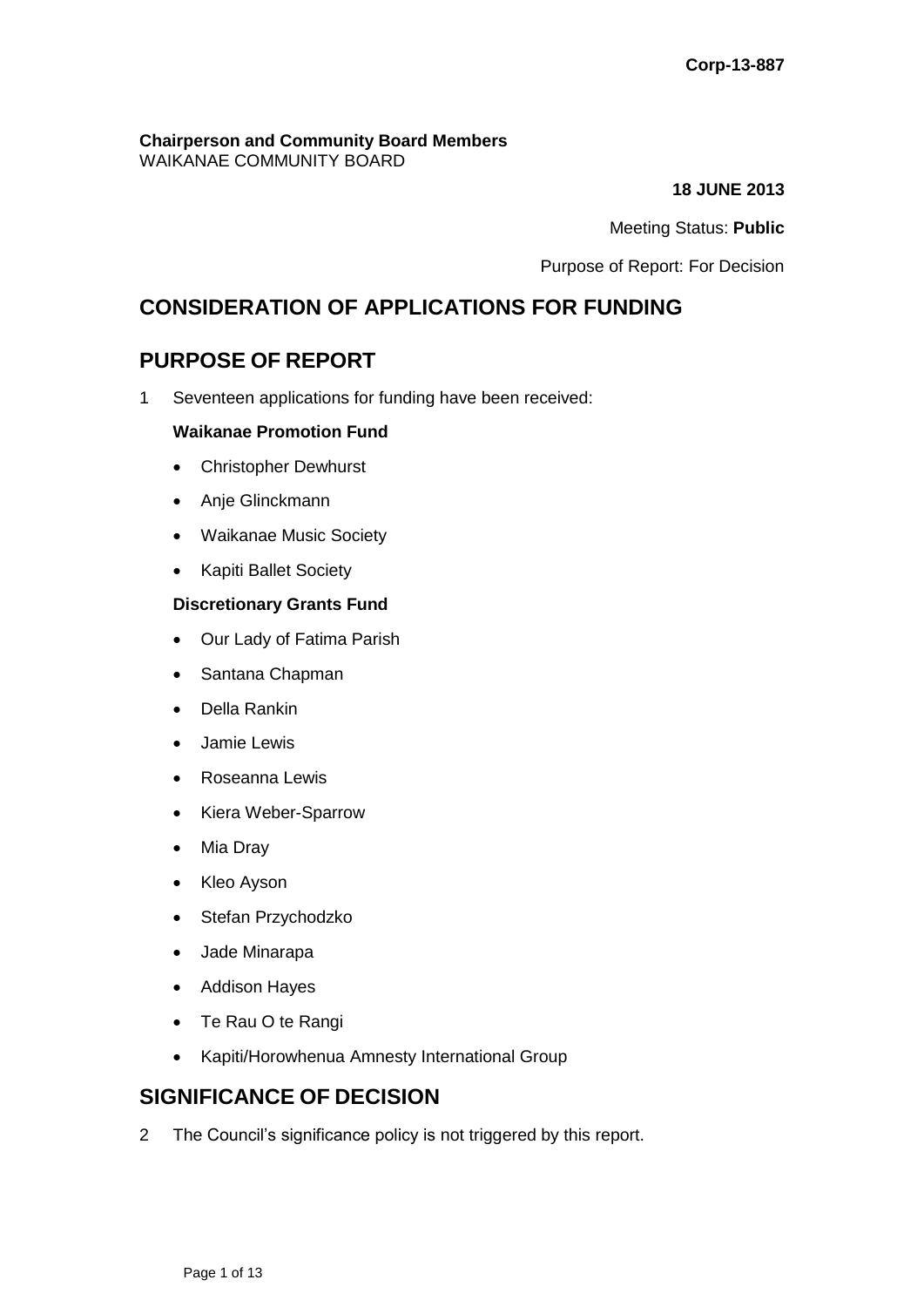# **BACKGROUND**

3 As at 11 June 2013, the budget allocations and total amounts granted in the 2012/13 financial year for the Waikanae Promotion Fund, Discretionary Grants Fund and Waikanae Capital Improvement Grant are as follows:

| <b>Fund</b>                        | 2012/13<br><b>Budget</b><br><b>Allocation</b> | <b>Total Allocated</b><br>to Date | <b>Total</b><br><b>Unallocated</b><br>to Date |
|------------------------------------|-----------------------------------------------|-----------------------------------|-----------------------------------------------|
| Waikanae Promotion Fund            | \$32,721                                      | \$12,232.65                       | \$20,488.35                                   |
| <b>Discretionary Grants Fund</b>   | \$5,843                                       | \$4,101.60                        | \$1,741.40                                    |
| Waikanae Capital Improvement Grant | \$35,833.79                                   | \$34,029.41                       | \$1,804.38                                    |

4 An amount of approximately \$1.1 million is held in the Waikanae Capital Improvement Fund. The following table shows how that fund has been allocated:

| <b>Amount</b>     | <b>Purpose of Grant</b>                                     |  |  |  |
|-------------------|-------------------------------------------------------------|--|--|--|
| \$800,000         | Held in reserve                                             |  |  |  |
| \$250,000         | Pledged to the Mahara Gallery Trust                         |  |  |  |
| \$33,000 (approx) | Allocated to the 2012/13 Waikanae Capital Improvement Grant |  |  |  |
| <b>TOTAL</b>      | \$1,083,000                                                 |  |  |  |

# **CONSIDERATIONS**

#### **Issues**

- 5 Grants are allocated in accordance with the specified criteria (attached).
- 6 All applicants have been advised of the criteria and meeting date by letter, phone or email.

#### *Applications to the Waikanae Promotion Fund*

#### Christopher Dewhurst

- 7 Funding of \$500 is sought to assist with the costs of attending the Scout Jamboree in Feilding, in January 2014.
- 8 This application can be considered under the following criteria:
	- *1. Contributing to making Waikanae a Good Place to Live.*

#### Anje Glinckmann

- 9 Funding of \$107 is sought to pay for the hall hire and license fee for the Reikorangi Hall on 29 June 2013, for the group of musicians to host a *Cosy Community Concert.*
- 10 This application can be considered under the following criteria: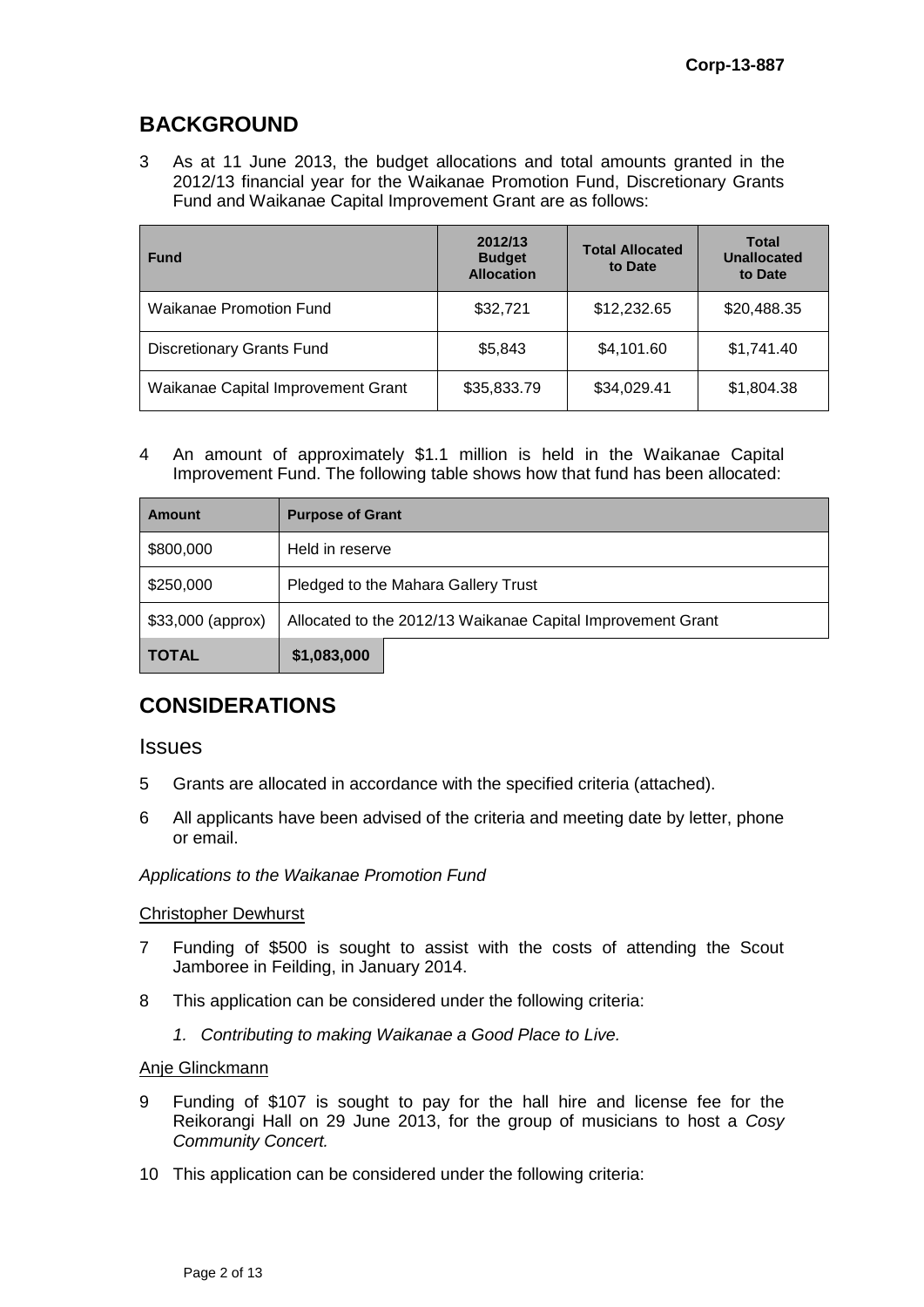- *1. Contributing to making Waikanae a Good Place to Live; and*
- *3. Attracting visitors to the area.*

#### Waikanae Music Society

- 11 Funding of \$1,500 is sought to assist with the costs of paying for the composition of a new work for the Society's 35<sup>th</sup> anniversary concert in July 2013.
- 12 This application can be considered under the following criteria:
	- *1. Contributing to making Waikanae a Good Place to Live; and*
	- *3. Attracting visitors to the area.*

#### Kapiti Ballet Society

- 13 This application was submitted to the Discretionary Grants Fund, however it is considered more appropriate for it to be considered under the Waikanae Promotion Fund.
- 14 Funding of \$500 is sought to assist with the costs of running the Society's  $28<sup>th</sup>$ Annual Dance Festival Competition in July 2013.
- 15 This application can be considered under the following criteria:
	- *1. Contributing to making Waikanae a Good Place to Live; and*
	- *3. Attracting visitors to the area.*

#### *Applications to the Discretionary Grants Fund*

#### Our Lady of Fatima Parish

- 16 Funding of \$48.30 is sought to cover the rental cost of the Waikanae Memorial Hall on 9 March 2013, for a function informing parishioners and others about the election of the new Pope.
- 17 Although the function has already taken place, the application was received on 5 March 2013 and should therefore be considered eligible for consideration.
- 18 This application can be considered under the following criteria:
	- *4. The remission of hall rental for "worthy causes" in line with Council policy that all remissions of hall rentals be accounted for by being funded from approved grants budgets.*

#### Santana Chapman

- 19 Funding is sought to assist with the costs of attending the Summer 2013 Deaflympics in Bulgaria, in July/August 2013.
- 20 The applicant stated she was applying for \$5,000, however \$500 is the maximum that can be granted under this Fund. The applicant has been advised of this.
- 21 Under the grant allocation guidelines set by the Waikanae Community Board in November 2012, this application qualifies for a maximum grant of \$500, as the applicant has been selected to compete in an international event.
- 22 This application can be considered under the following criteria: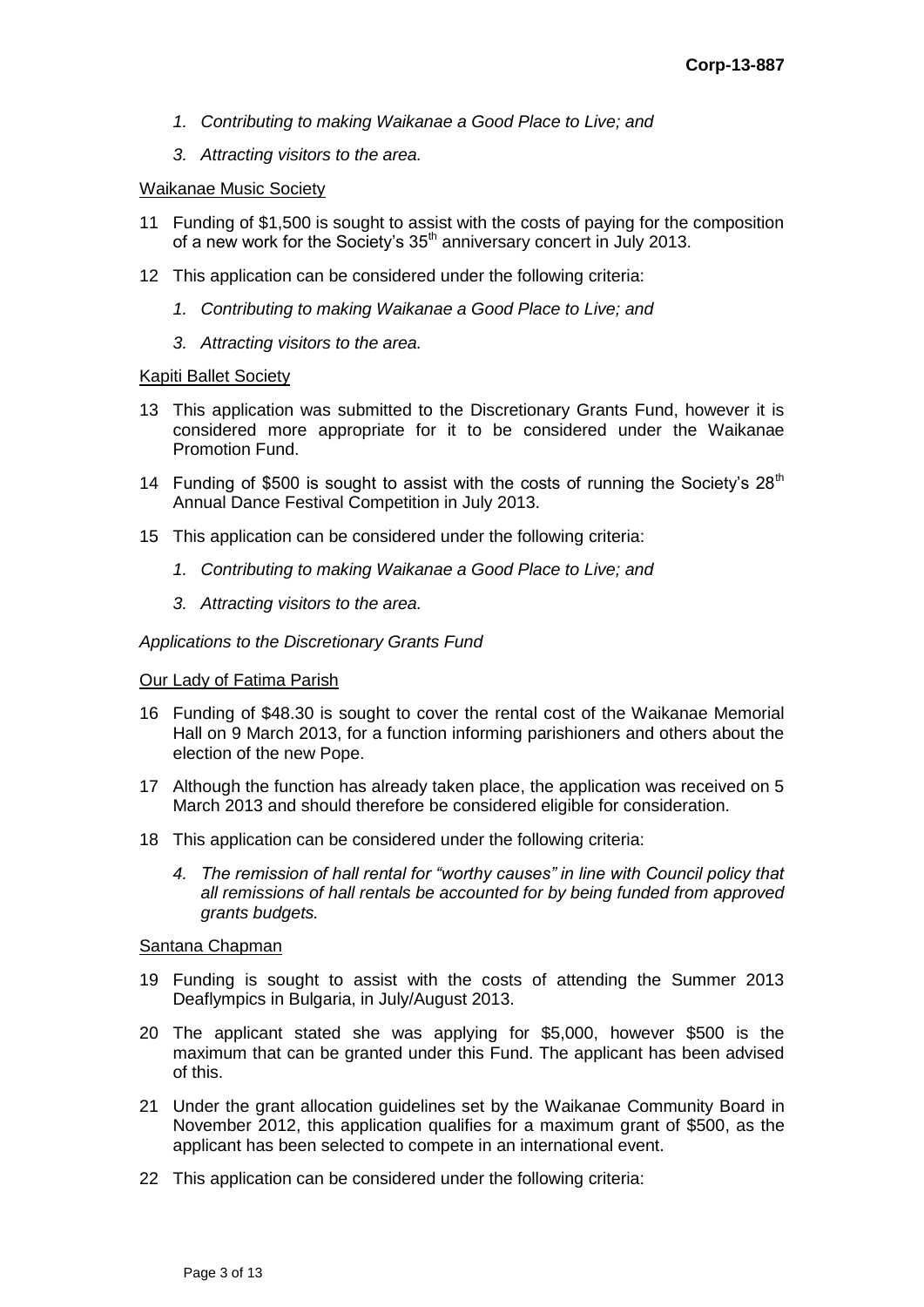*1. Community, cultural or sports purposes, including travel both within New Zealand and overseas.*

#### Della Rankin

- 23 Funding of \$100 is sought to assist with the costs of competing in the British Dance & Theatre Association Festival in Auckland, in June 2013.
- 24 Under the grant allocation guidelines set by the Waikanae Community Board in November 2012, this application qualifies for a maximum grant of \$100, as the applicant has chosen to participate in this event.
- 25 Although the event has already taken place, the application was received on 22 April 2013 and should therefore be considered eligible for consideration.
- 26 This application can be considered under the following criteria:
	- *1. Community, cultural or sports purposes, including travel both within New Zealand and overseas.*

#### Jamie Lewis

- 27 Funding of \$110 is sought to assist with the costs of competing in the British Dance & Theatre Association Festival in Auckland, in June 2013.
- 28 Under the grant allocation guidelines set by the Waikanae Community Board in November 2012, this application qualifies for a maximum grant of \$100, as the applicant has chosen to participate in this event.
- 29 Although the event has already taken place, the application was received on 23 April 2013 and should therefore be considered eligible for consideration.
- 30 This application can be considered under the following criteria:
	- *1. Community, cultural or sports purposes, including travel both within New Zealand and overseas.*

#### Roseanna Lewis

- 31 Funding of \$130 is sought to assist with the costs of competing in the British Dance & Theatre Association Festival in Auckland, in June 2013.
- 32 Under the grant allocation guidelines set by the Waikanae Community Board in November 2012, this application qualifies for a maximum grant of \$100, as the applicant has chosen to participate in this event.
- 33 Although the event has already taken place, the application was received on 23 April 2013 and should therefore be considered eligible for consideration.
- 34 This application can be considered under the following criteria:
	- *1. Community, cultural or sports purposes, including travel both within New Zealand and overseas.*

#### Kiera Weber-Sparrow

35 Funding of \$100 is sought to assist with the costs of competing in the British Dance & Theatre Association Festival in Auckland, in June 2013.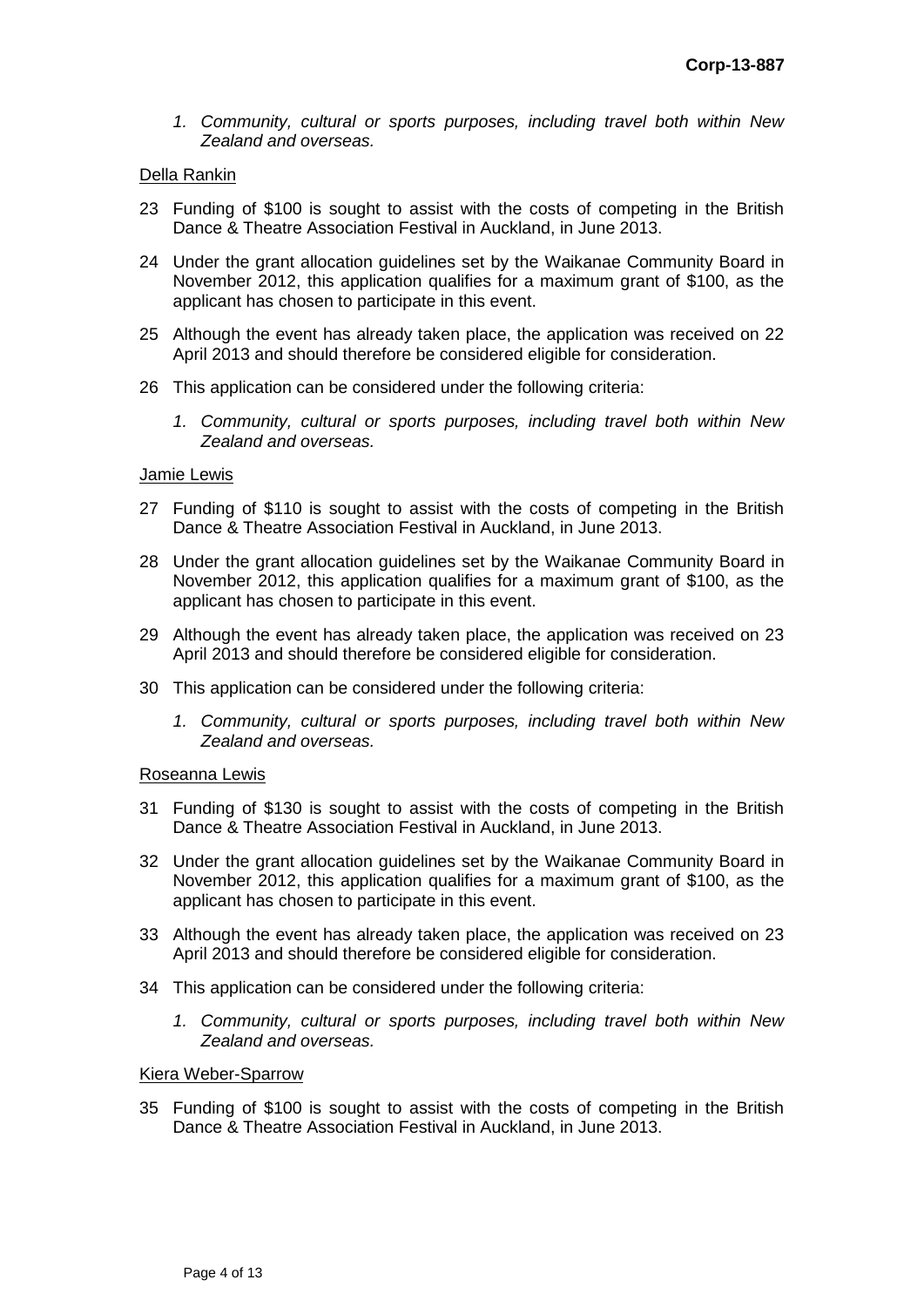- 36 Under the grant allocation guidelines set by the Waikanae Community Board in November 2012, this application qualifies for a maximum grant of \$100, as the applicant has chosen to participate in this event.
- 37 Although the event has already taken place, the application was received on 24 April 2013 and should therefore be considered eligible for consideration.
- 38 This application can be considered under the following criteria:
	- *1. Community, cultural or sports purposes, including travel both within New Zealand and overseas.*

#### Mia Dray

- 39 Funding of \$100 is sought to assist with the costs of competing in the British Dance & Theatre Association Festival in Auckland, in June 2013.
- 40 Under the grant allocation guidelines set by the Waikanae Community Board in November 2012, this application qualifies for a maximum grant of \$100, as the applicant has chosen to participate in this event.
- 41 Although the event has already taken place, the application was received on 29 April 2013 and should therefore be considered eligible for consideration.
- 42 This application can be considered under the following criteria:
	- *1. Community, cultural or sports purposes, including travel both within New Zealand and overseas.*

#### Kleo Ayson

- 43 Funding of \$135 is sought to assist with the costs of competing in the British Dance & Theatre Association Festival in Auckland, in June 2013.
- 44 Under the grant allocation guidelines set by the Waikanae Community Board in November 2012, this application qualifies for a maximum grant of \$100, as the applicant has chosen to participate in this event.
- 45 Although the event has already taken place, the application was received on 1 May 2013 and should therefore be considered eligible for consideration.
- 46 This application can be considered under the following criteria:
	- *1. Community, cultural or sports purposes, including travel both within New Zealand and overseas.*

#### Stefan Przychodzko

- 47 Funding of \$350 is sought to assist with the costs of competing in the Secondary Schools National Cross Country Championships at Christchurch, on 15 June 2013.
- 48 Under the grant allocation guidelines set by the Waikanae Community Board in November 2012, this application qualifies for a maximum grant of \$100, as the applicant has chosen to participate in this event.
- 49 Although the event will already have taken place by the date of the Board meeting, the application was received on 4 June 2013 and should therefore be considered eligible for consideration.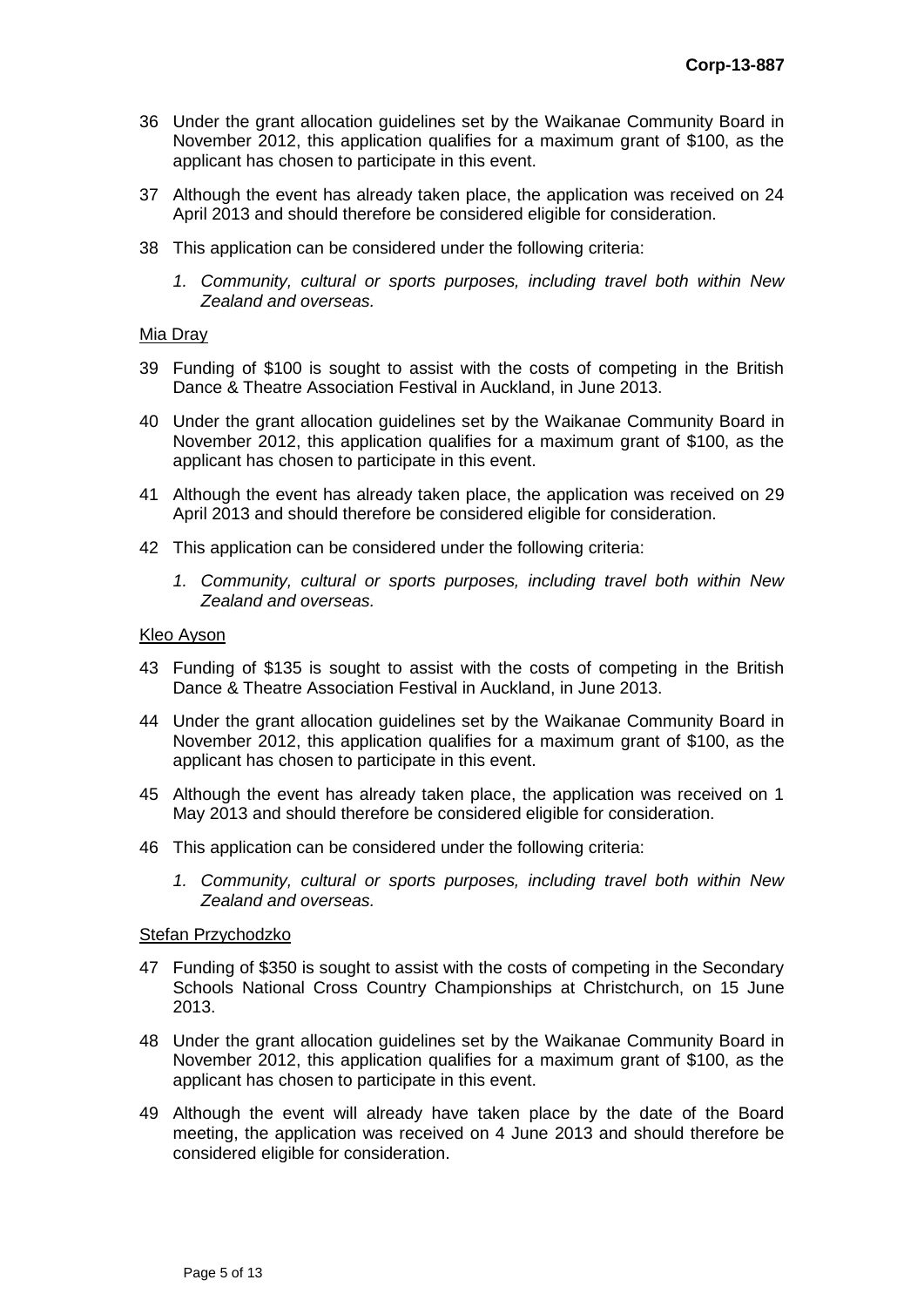- 50 This application can be considered under the following criteria:
	- *1. Community, cultural or sports purposes, including travel both within New Zealand and overseas.*

#### Jade Minarapa

- 51 Funding of \$500 is sought to assist with the costs of competing in the World Hip Hop Dance Championships in Las Vegas, in August 2013.
- 52 Under the grant allocation guidelines set by the Waikanae Community Board in November 2012, this application qualifies for a maximum grant of \$500, as the applicant has been selected to compete in an international event.
- 53 This application can be considered under the following criteria:
	- *1. Community, cultural or sports purposes, including travel both within New Zealand and overseas.*

#### Addison Hayes

- 54 Funding of \$500 is sought to assist with the costs of competing in the World Hip Hop Dance Championships in Las Vegas, in August 2013.
- 55 Under the grant allocation guidelines set by the Waikanae Community Board in November 2012, this application qualifies for a maximum grant of \$500, as the applicant has been selected to compete in an international event.
- 56 This application can be considered under the following criteria:
	- *1. Community, cultural or sports purposes, including travel both within New Zealand and overseas.*

#### Te Rau O te Rangi

- 57 Funding of \$500 is sought to assist with the costs of holding the Open Day Fundraiser on 15 June 2013. This fundraiser is to raise funds for Te Rau O te Rangi to participate in the Te Waka Ama sprint nationals at Lake Karapiro, in 2014.
- 58 Under the grant allocation guidelines set by the Waikanae Community Board in November 2012, this application qualifies for a maximum grant of \$200, as there are two group members who live in Waikanae, and who have chosen to participate in this event.
- 59 This application can be considered under the following criteria:
	- *1. Community, cultural or sports purposes, including travel both within New Zealand and overseas.*

#### Kapiti/Horowhenua Amnesty International Group

- 60 Funding of \$249 is sought to cover the hall hire fees at the Waikanae Community Centre on 30 June 2013, for a leadership training day.
- 61 This application can be considered under the following criteria:
	- *4. The remission of hall rental for "worthy causes" in line with Council policy that all remissions of hall rentals be accounted for by being funded from approved grants budgets.*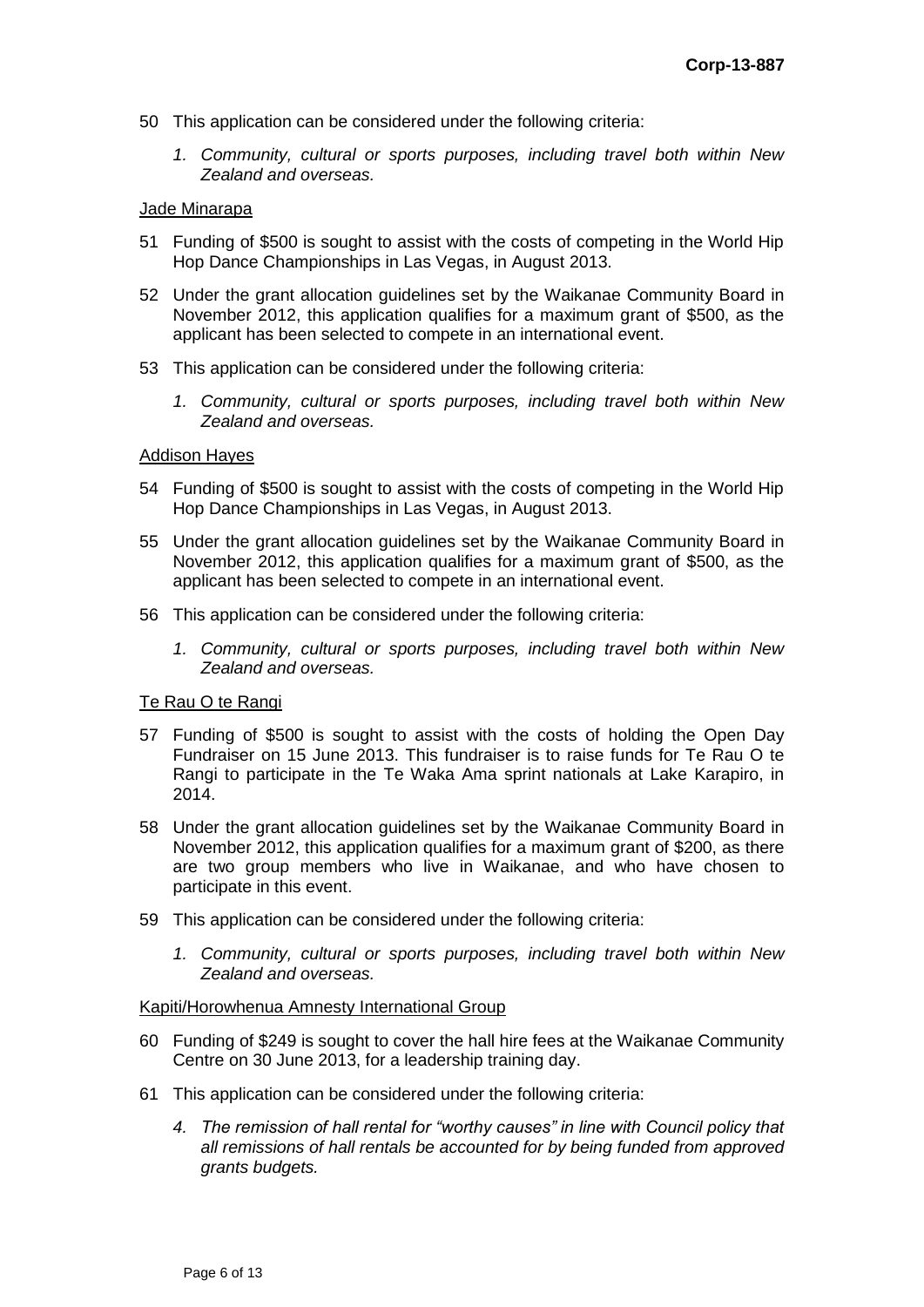# Financial Considerations

62 Should all grants for consideration in this report be approved in full, the budgets at the close of the current financial year will be as follows:

| <b>Fund</b>                                  | 2012/13 Budget<br><b>Allocation</b> | <b>Total Allocated</b><br>to Date | <b>Potentially</b><br><b>Allocated</b> | <b>Potentially</b><br><b>Unallocated</b> |
|----------------------------------------------|-------------------------------------|-----------------------------------|----------------------------------------|------------------------------------------|
| <b>Waikanae Promotion Fund</b>               | \$32,721                            | \$12,232.65                       | \$2,856                                | \$17,632.35                              |
| <b>Discretionary Grants Fund</b>             | \$5,843                             | \$4,101.60                        | \$2,697.30                             | $-$ \$955.90                             |
| Waikanae Capital<br><b>Improvement Grant</b> | \$35,833.79                         | \$34,029.41                       | \$0                                    | \$1,804.38                               |

- 63 The Board may resolve to fund applications to one grant from another grant's budget.
- 64 Any unallocated funds from the Waikanae Promotion Fund or the Discretionary Grants Fund at the end of the financial year are used to offset rates in the Waikanae Ward.
- 65 Any unallocated funds from the Waikanae Capital Improvement Grant remain within the Waikanae Capital Improvement Fund.

#### *Waikanae Promotion Fund*

66 The following table shows all grants made from the Waikanae Promotion Fund in the current financial year:

| Date     | <b>Recipient</b> | <b>Amount</b> | <b>Purpose of Grant</b>                                                                          | <b>Report Back</b>                             |
|----------|------------------|---------------|--------------------------------------------------------------------------------------------------|------------------------------------------------|
| 07/08/12 | Wildheart        | \$832.65      | To assist with the costs of creating a<br>display mural at the Nga Manu<br>Nature Reserve.       | Received<br>20.03.13                           |
| 30/10/12 | Alex Hartley     | \$500         | To assist with the cost of attending<br>'Venture South 2013' in Southland,<br>in January 2013.   | Due April<br>2013<br>Sent reminder<br>07.06.13 |
| 30/10/12 | Jessica Hartley  | \$500         | To assist with the cost of attending<br>'Venture South 2013' in Southland,<br>in January 2013.   | Due April<br>2013<br>Sent reminder<br>07.06.13 |
| 30/10/12 | Rose McLellan    | \$500         | To assist with the cost of attending<br>'Venture South 2013' in Southland,<br>in January 2013.   | Due April<br>2013<br>Sent reminder<br>07.06.13 |
| 30/10/12 | Lisa Ennis       | \$500         | To assist with the cost of attending<br>the Girl Guide Jamboree in<br>Tasmania, in January 2013. | Due April<br>2013<br>Sent reminder<br>07.06.13 |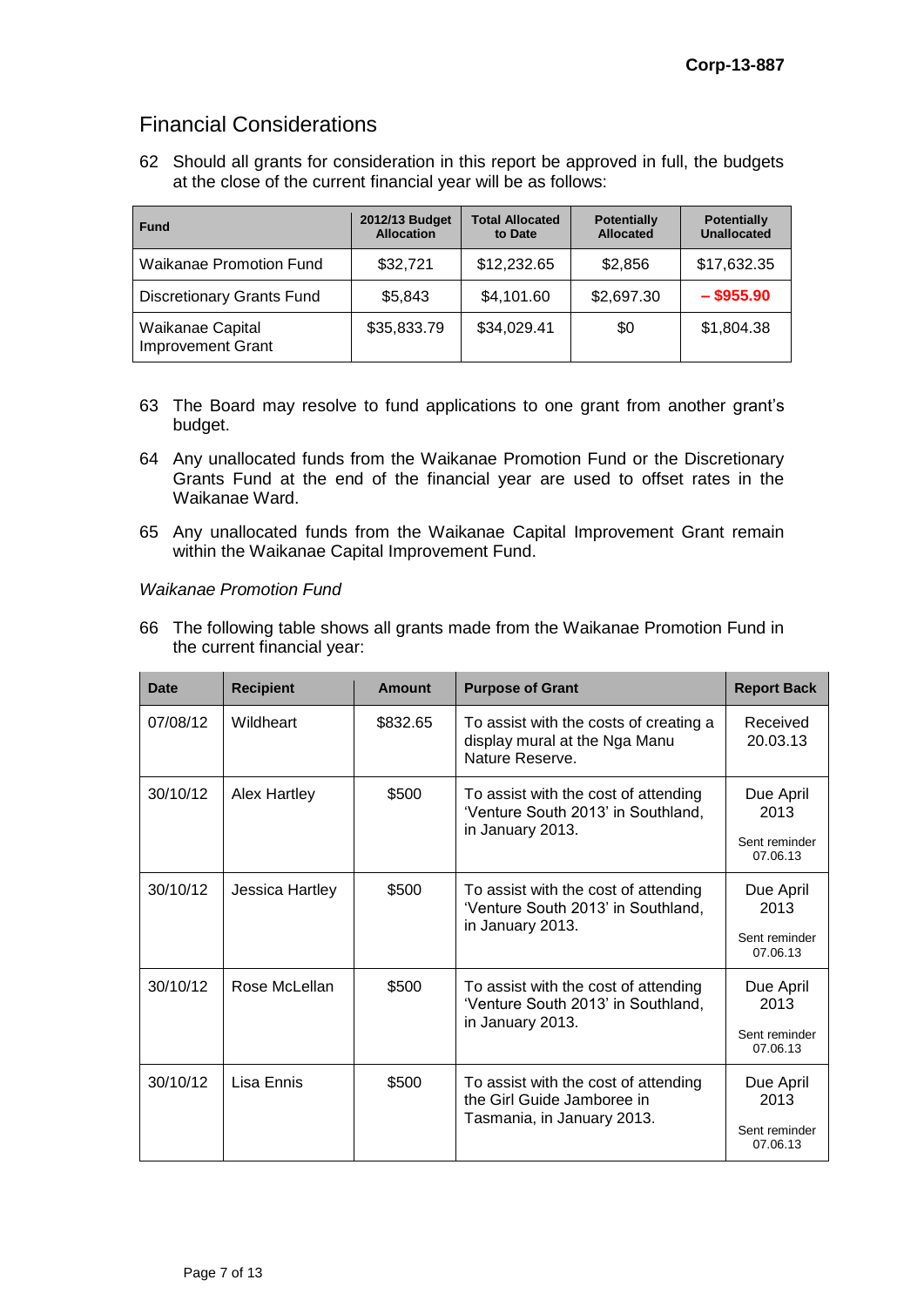| <b>Date</b> | <b>Recipient</b>                    | <b>Amount</b> | <b>Purpose of Grant</b>                                                                                                                                                  | <b>Report Back</b>                           |
|-------------|-------------------------------------|---------------|--------------------------------------------------------------------------------------------------------------------------------------------------------------------------|----------------------------------------------|
| 30/10/12    | Lions Club of<br>Waikanae           | \$2,500       | To assist with the printing costs<br>associated with the Super Garden<br>Trail in January 2013.                                                                          | Received<br>04.04.13                         |
| 30/10/12    | Parkinson's<br>Kapiti<br>Horowhenua | \$500         | To assist with the increased costs of<br>providing a community service for<br>people with Parkinson's Disease,<br>and their carers.                                      | Received<br>15.03.13                         |
| 20/11/12    | Waikanae Surf<br>Club               | \$3,000       | To purchase training surfboards and<br>contribute to the cost of a trailer to<br>house and transport equipment.                                                          | Due May<br>2013<br>Sent reminder<br>07.06.13 |
| 11/12/12    | Waikanae<br><b>Boating Club</b>     | \$1,000       | To assist with the costs of taking<br>local youths on a weekend fishing<br>trip to Kapiti Island.                                                                        | Due May<br>2013<br>Sent reminder<br>07.06.13 |
| 11/12/12    | <b>Taylor Findlay</b>               | \$500         | To assist with the cost of attending<br>the Girl Guide Jamboree in<br>Tasmania, in January 2013.                                                                         | Due May<br>2013<br>Sent reminder<br>07.06.13 |
| 12/02/13    | Beach FM                            | \$500         | To assist with the costs of<br>purchasing a new emergency<br>generator.                                                                                                  | Due August<br>2013                           |
| 12/02/13    | Waikanae<br>Community<br>Patrol     | \$1,400       | To cover the registration and<br>accommodation costs for three<br>people to attend the Community<br>Patrols of NZ National Training<br>Seminar in Tauranga in June 2013. | Due August<br>2013                           |
|             | <b>TOTAL</b>                        | \$12,232.65   |                                                                                                                                                                          |                                              |

## *Discretionary Grants Fund*

67 The following table shows all grants made from the Discretionary Grants Fund in the current financial year:

| Date     | <b>Recipient</b>                                         | <b>Amount</b> | <b>Purpose of Grant</b>                                                                                        | <b>Report Back</b>   |
|----------|----------------------------------------------------------|---------------|----------------------------------------------------------------------------------------------------------------|----------------------|
| 07/08/12 | Kapiti Kids<br><b>Motivation Trust</b>                   | \$500         | To assist with the costs associated<br>with bringing inspirational speakers<br>to schools on the Kapiti Coast. | Received<br>21.03.13 |
| 07/08/12 | Kapiti<br>Diversional<br>Therapy<br><b>Support Group</b> | \$400         | To assist with the costs of holding<br>the Rest Home Bowls Tournament<br>in October 2012.                      | Received<br>19.11.12 |
| 07/08/12 | Loved 4 Life                                             | \$500         | To assist with the costs of providing<br>quilts and meals to new babies and<br>their families in Waikanae.     | Received<br>16.08.12 |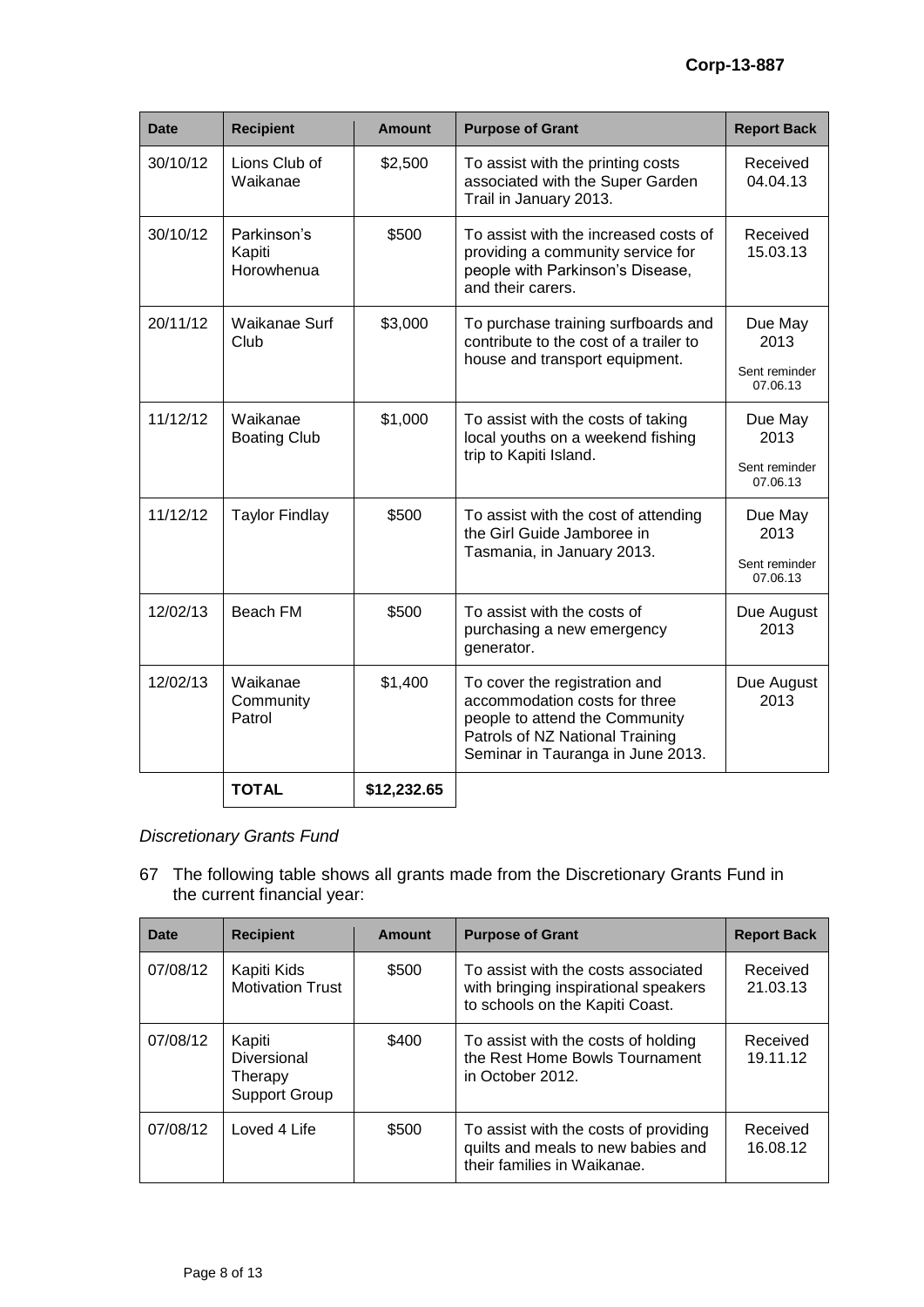| <b>Date</b> | <b>Recipient</b>                                | <b>Amount</b> | <b>Purpose of Grant</b>                                                                                                         | <b>Report Back</b>                           |
|-------------|-------------------------------------------------|---------------|---------------------------------------------------------------------------------------------------------------------------------|----------------------------------------------|
| 07/08/12    | NZ Camellia<br>Society - Kapiti<br>Coast Branch | \$297         | To assist with the costs of staging<br>the 2012 Camellia show in<br>August/September 2012.                                      | Received<br>15.11.12                         |
| 07/08/12    | <b>Madison Batten</b>                           | \$500         | To assist with the costs of<br>participating in the World Challenge<br>Expedition to Thailand and<br>Cambodia in December 2012. | Received<br>26.03.13                         |
| 30/10/12    | Harold<br>Baskiville-<br>Robinson               | \$500         | To assist with the costs of attending<br>the ITU World Championships in<br>Auckland, in October 2012.                           | Received<br>07.12.12                         |
| 30/10/12    | Xavier Green                                    | \$150         | To assist with the costs of attending<br>the Ricky Herbert Football Academy<br>in Melbourne, in December 2012.                  | Received<br>03.01.13                         |
| 30/10/12    | <b>Maxwell Ross</b>                             | \$150         | To assist with the costs of attending<br>the Ricky Herbert Football Academy<br>in Melbourne, in December 2012.                  | Due May<br>2013<br>Sent reminder<br>07.06.13 |
| 30/10/12    | Rose<br><b>Biddiscombe</b>                      | \$450         | To assist with the costs of attending<br>the Taekwondo World Cup in<br>England, in October 2012.                                | Received<br>11.03.13                         |
| 30/10/12    | Jason Newport                                   | \$250         | To assist with the costs of attending<br>the Paintball Tournament in Sydney,<br>in November 2012.                               | Due May<br>2013<br>Sent reminder<br>07.06.13 |
| 11/12/12    | St Vincent de<br>Paul Society                   | \$179.60      | To assist with the cost of renting the<br>Waikanae Memorial Hall for the<br>Christmas Luncheon in December<br>2012.             | Received<br>07.01.13                         |
| 12/02/13    | Kapanui School<br><b>Discoverers</b><br>Team    | \$225         | To cover the cost of supplies for the<br>mural to be created at the school's<br>'Discovery Play Area'.                          | Due August<br>2013                           |
|             | <b>TOTAL</b>                                    | \$4,101.60    |                                                                                                                                 |                                              |

## *Waikanae Capital Improvement Grants*

68 The following table shows all grants made from the Waikanae Capital Improvement Grant in the current financial year:

| <b>Date</b> | <b>Recipient</b>         | <b>Amount</b> | <b>Purpose of Grant</b>                                           | <b>Report Back</b>   |
|-------------|--------------------------|---------------|-------------------------------------------------------------------|----------------------|
| 7/11/12     | Advertising<br>costs     | \$529.76      | -                                                                 |                      |
| 20/11/12    | Waikanae<br>Kindergarten | \$3,650       | To build a covered entranceway into<br>the Waikanae Kindergarten. | Received<br>14.05.13 |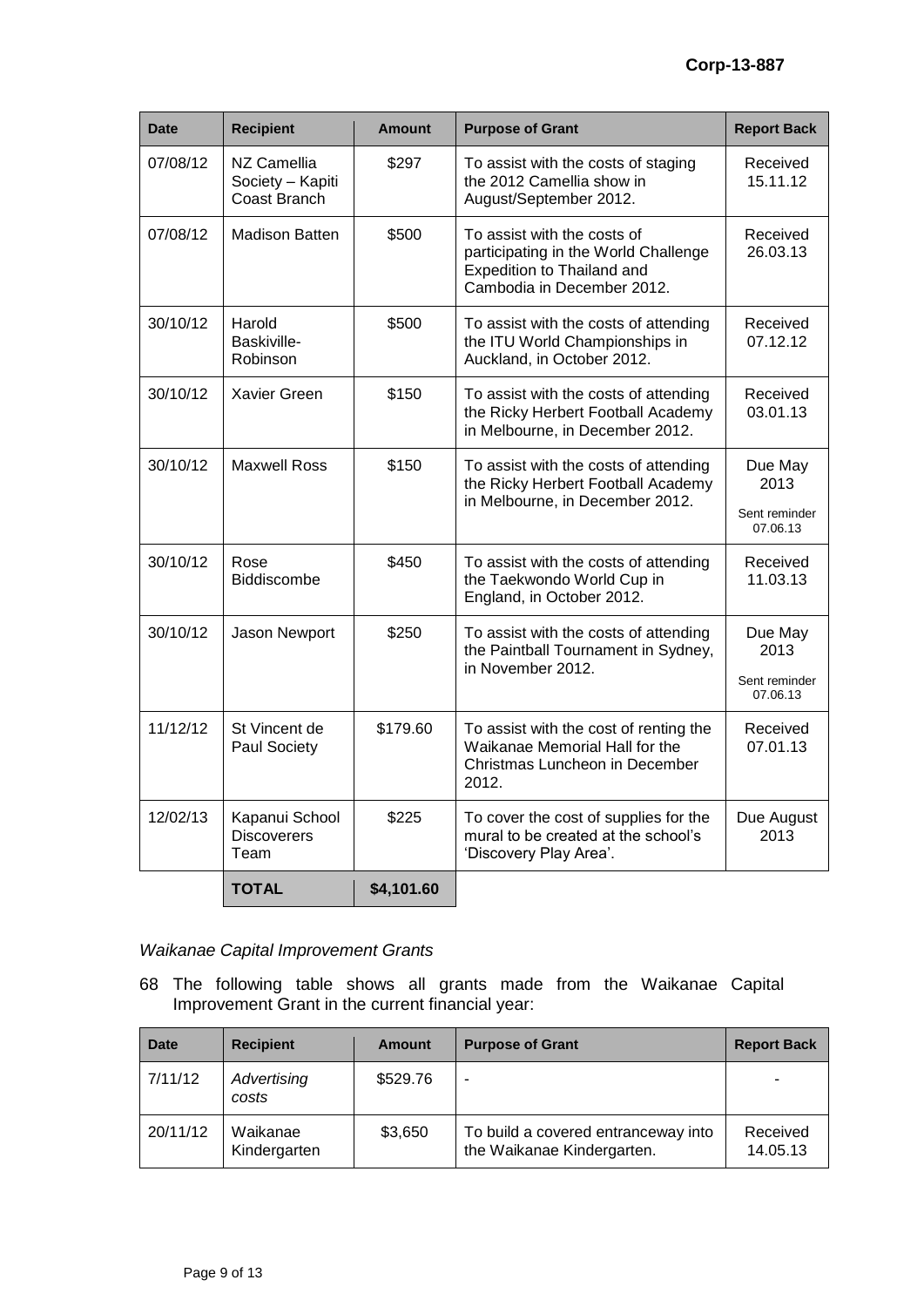| <b>Date</b> | <b>Recipient</b>                                    | <b>Amount</b>                             | <b>Purpose of Grant</b>                                                                                                                  | <b>Report Back</b>        |
|-------------|-----------------------------------------------------|-------------------------------------------|------------------------------------------------------------------------------------------------------------------------------------------|---------------------------|
| 20/11/12    | <b>Wellington Free</b><br>Ambulance                 | \$6,000                                   | To assist with the cost of a new<br>Ambulance Stretcher for the                                                                          | Due May<br>2013           |
|             |                                                     |                                           | ambulance in Paraparaumu.                                                                                                                | Sent reminder<br>07.06.13 |
| 20/11/12    | Waikanae<br><b>Beach Bowling</b><br>Club            | \$2,000                                   | To assist with the cost of purchasing<br>a new Greens Mower.                                                                             | Received<br>25.03.13      |
| 20/11/12    | Wellington<br><b>SPCA</b>                           | \$1,000                                   | To assist with the cost of repairing<br>the north boundary fence at the<br>SPCA's Waikanae shelter.                                      | Received<br>13.03.13      |
| 20/11/12    | <b>Waikanae Scout</b><br>Group                      | \$4,949.65                                | To assist with the cost of providing<br>seven replacement tents.                                                                         | Received<br>26.04.13      |
| 20/11/12    | Coast Access<br>Radio                               | \$1,900<br>To assist with the cost of the | emergency power connection at the                                                                                                        | Due May<br>2013           |
|             |                                                     |                                           | site at Forest Heights.                                                                                                                  | Sent reminder<br>07.06.13 |
| 20/11/12    | Waikanae<br><b>Volunteer Fire</b><br><b>Brigade</b> | \$8,000                                   | To assist with the cost of purchasing<br>various operational equipment.                                                                  | Received<br>04.02.13      |
| 20/11/12    | Menzshed<br>Kapiti                                  | \$6,000                                   | To assist with the cost of the fit out<br>required for the KCDC Depot sheds<br>that have been made available for<br>Menzshed activities. | Due May<br>2013           |
|             |                                                     |                                           |                                                                                                                                          | Sent reminder<br>07.06.13 |
|             | <b>TOTAL</b>                                        | \$34,029.41                               |                                                                                                                                          |                           |

#### *Historical Grants*

69 Attached to this report as appendices are tables showing all grants made in the 2011/12 and 2010/11 financial years.

## **Delegation**

70 The Waikanae Community Board has the delegated authority as at section D.10.13 of the Governance Structure approved by Council on 7 March 2013:

> *Authority to consider and approve the allocation of community-based grant funds as deemed appropriate under agreed criteria of both existing schemes and any granting schemes that may be approved through the Annual Plan process or the LTCCP process.*

71 Also section D.10.14 of the Governance Structure approved by Council on 7 March 2013, which is specific to the Waikanae Community Board: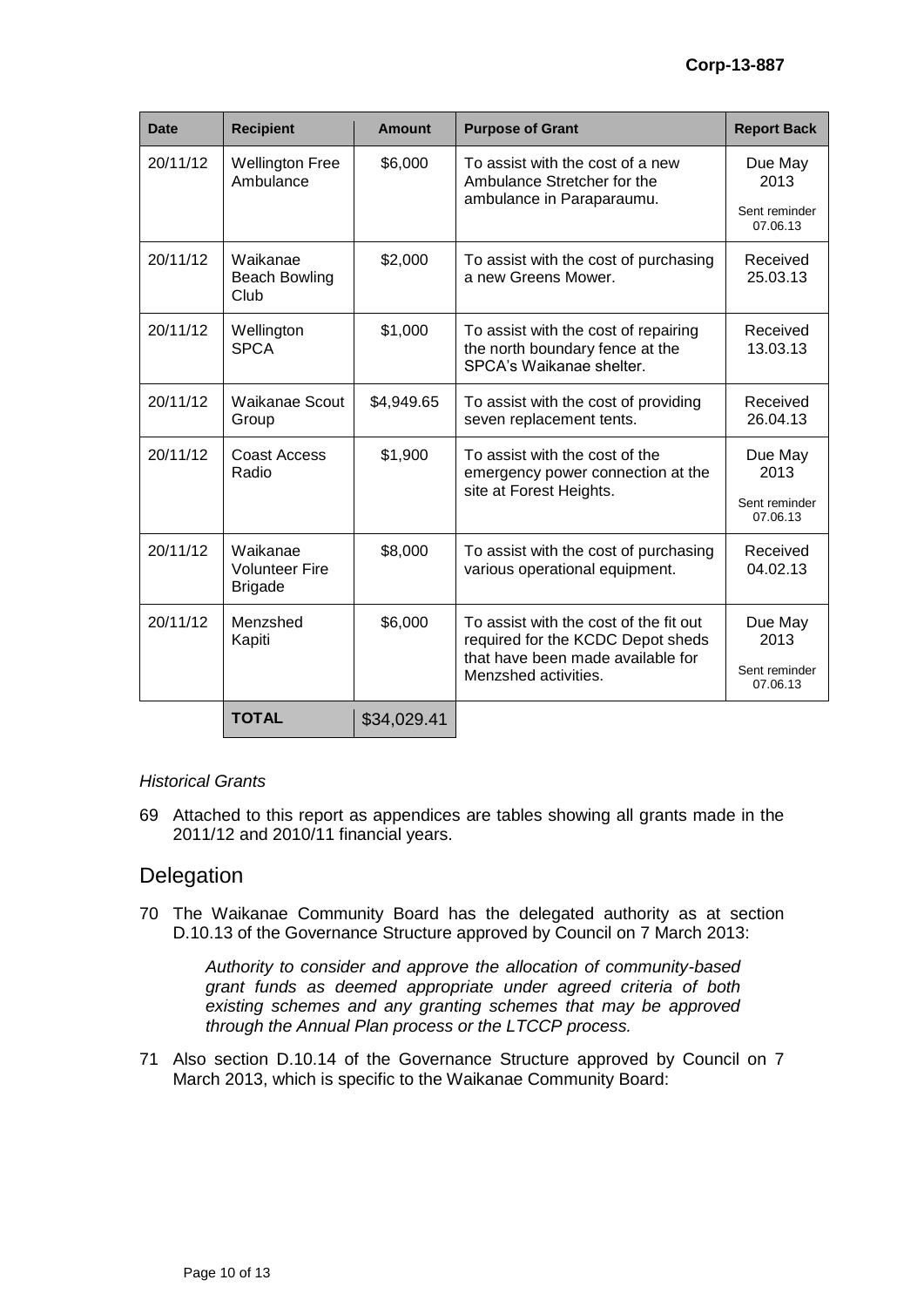*Authority to consider and make recommendations to Council on the proposed use of the Waikanae Capital Improvement Fund for the purpose of funding capital projects within the Waikanae Community Board boundary. This is for expenditure over and above the approved annual grant allocations from this fund.* 

## **RECOMMENDATIONS**

- 72 That the Waikanae Community Board grants Christopher Dewhurst a Waikanae Promotion Fund grant of \$........................... to assist with the costs of attending the Scout Jamboree in Feilding, in January 2014.
- 73 That the Waikanae Community Board grants Anje Glinckmann a Waikanae Promotion Fund grant of \$........................... to pay for the hall hire and license fee for the Reikorangi Hall on 29 June 2013, for the group of musicians to host a *Cosy Community Concert.*
- 74 That the Waikanae Community Board grants the Waikanae Music Society a Waikanae Promotion Fund grant of \$........................... to assist with the costs of paying for the composition of a new work for the Society's  $35<sup>th</sup>$  anniversary concert in July 2013.
- 75 That the Waikanae Community Board grants the Kapiti Ballet Society a Waikanae Promotion Fund grant of \$........................... to assist with the costs of running the Society's 28<sup>th</sup> Annual Dance Festival Competition in July 2013.
- 76 That the Waikanae Community Board grants Our Lady of Fatima Parish a Discretionary Grants Fund grant of \$........................... to cover the cost of renting the Waikanae Memorial Hall on 9 March 2013.
- 77 That the Waikanae Community Board grants Santana Chapman a Discretionary Grants Fund grant of \$........................... to assist with the costs of attending the Summer 2013 Deaflympics in Bulgaria, in July/August 2013.
- 78 That the Waikanae Community Board grants Della Rankin a Discretionary Grants Fund grant of \$........................... to assist with the costs of competing in the British Dance & Theatre Association Festival in Auckland, in June 2013.
- 79 That the Waikanae Community Board grants Jamie Lewis a Discretionary Grants Fund grant of \$........................... to assist with the costs of competing in the British Dance & Theatre Association Festival in Auckland, in June 2013.
- 80 That the Waikanae Community Board grants Roseanna Lewis a Discretionary Grants Fund grant of \$........................... to assist with the costs of competing in the British Dance & Theatre Association Festival in Auckland, in June 2013.
- 81 That the Waikanae Community Board grants Kiera Weber-Sparrow a Discretionary Grants Fund grant of \$........................... to assist with the costs of competing in the British Dance & Theatre Association Festival in Auckland, in June 2013.
- 82 That the Waikanae Community Board grants Mia Dray a Discretionary Grants Fund grant of \$........................... to assist with the costs of competing in the British Dance & Theatre Association Festival in Auckland, in June 2013.
- 83 That the Waikanae Community Board grants Kleo Ayson a Discretionary Grants Fund grant of \$........................... to assist with the costs of competing in the British Dance & Theatre Association Festival in Auckland, in June 2013.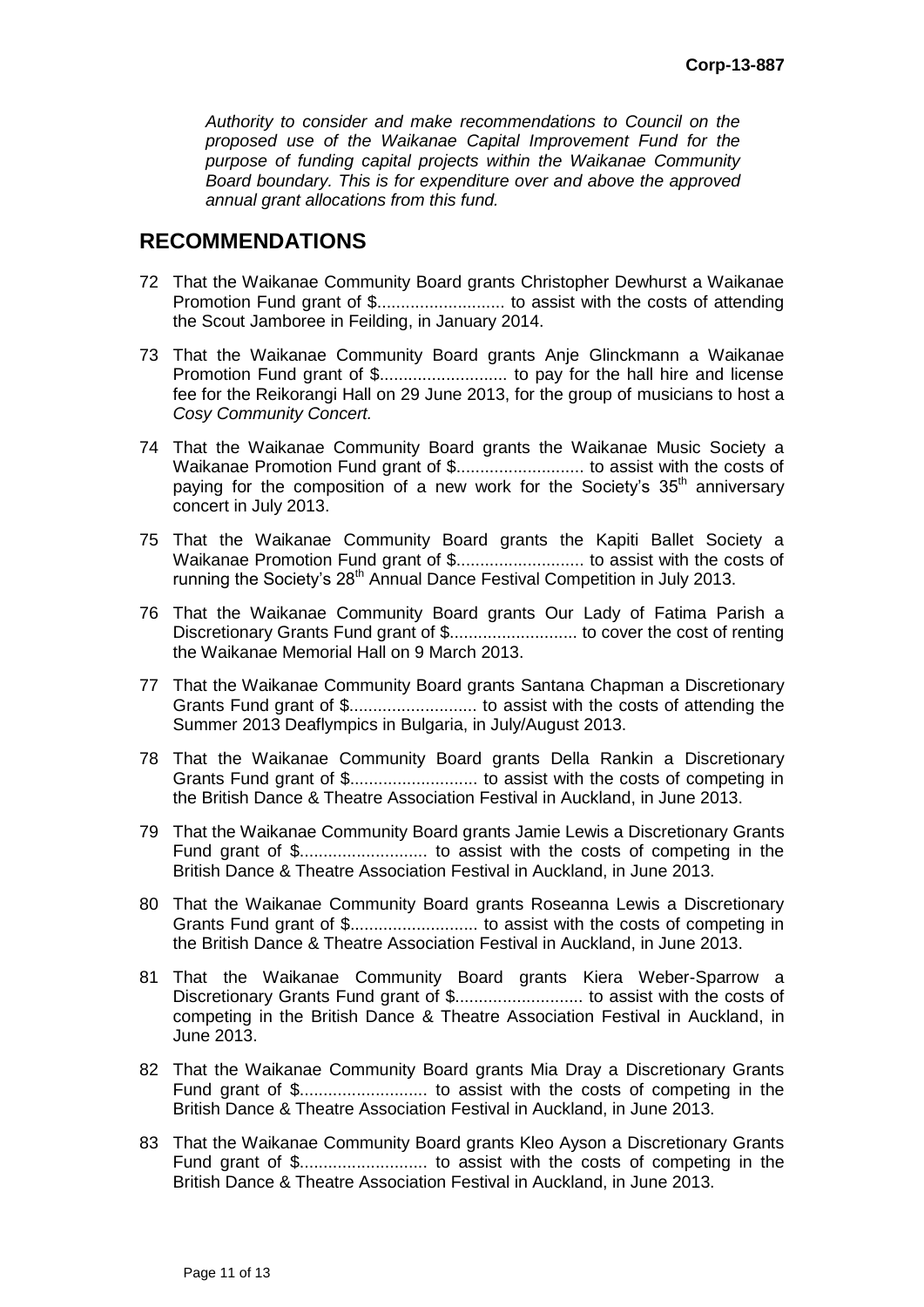- 84 That the Waikanae Community Board grants Stefan Przychodzko a Discretionary Grants Fund grant of \$........................... to assist with the costs of competing in the Secondary Schools National Cross Country Championships at Christchurch, on 15 June 2013.
- 85 That the Waikanae Community Board grants Jade Minarapa a Discretionary Grants Fund grant of \$........................... to assist with the costs of competing in the World Hip Hop Dance Championships in Las Vegas, in August 2013.
- 86 That the Waikanae Community Board grants Addison Hayes a Discretionary Grants Fund grant of \$........................... to assist with the costs of competing in the World Hip Hop Dance Championships in Las Vegas, in August 2013.
- 87 That the Waikanae Community Board grants Te Rau O te Rangi a Discretionary Grants Fund grant of \$........................... to assist with the costs of holding the Open Day Fundraiser on 15 June 2013, to raise funds for the group to participate in the Te Waka Ama sprint nationals at Lake Karapiro, in 2014.
- 88 That the Waikanae Community Board grants Kapiti/Horowhenua Amnesty International Group a Discretionary Grants Fund grant of \$........................... to cover the hall hire fees at the Waikanae Community Centre on 30 June 2013, for a leadership training day.

#### **Report prepared by: Approved for submission by:**

**Tracey Ferry <b>Bernie Goedhart** 

**Executive Secretary Corporate Services**

**Group Manager Corporate Services**

## **ATTACHMENTS:**

#### **Criteria**

- Waikanae Promotion Fund
- Discretionary Grants Fund
- Waikanae Capital Improvement Grant

#### **Applications**

- Christopher Dewhurst
- Anje Glinckmann
- Waikanae Music Society
- Kapiti Ballet Society
- Our Lady of Fatima Parish
- Santana Chapman
- Della Rankin
- Jamie Lewis
- Roseanna Lewis
- Kiera Weber-Sparrow
- Mia Dray